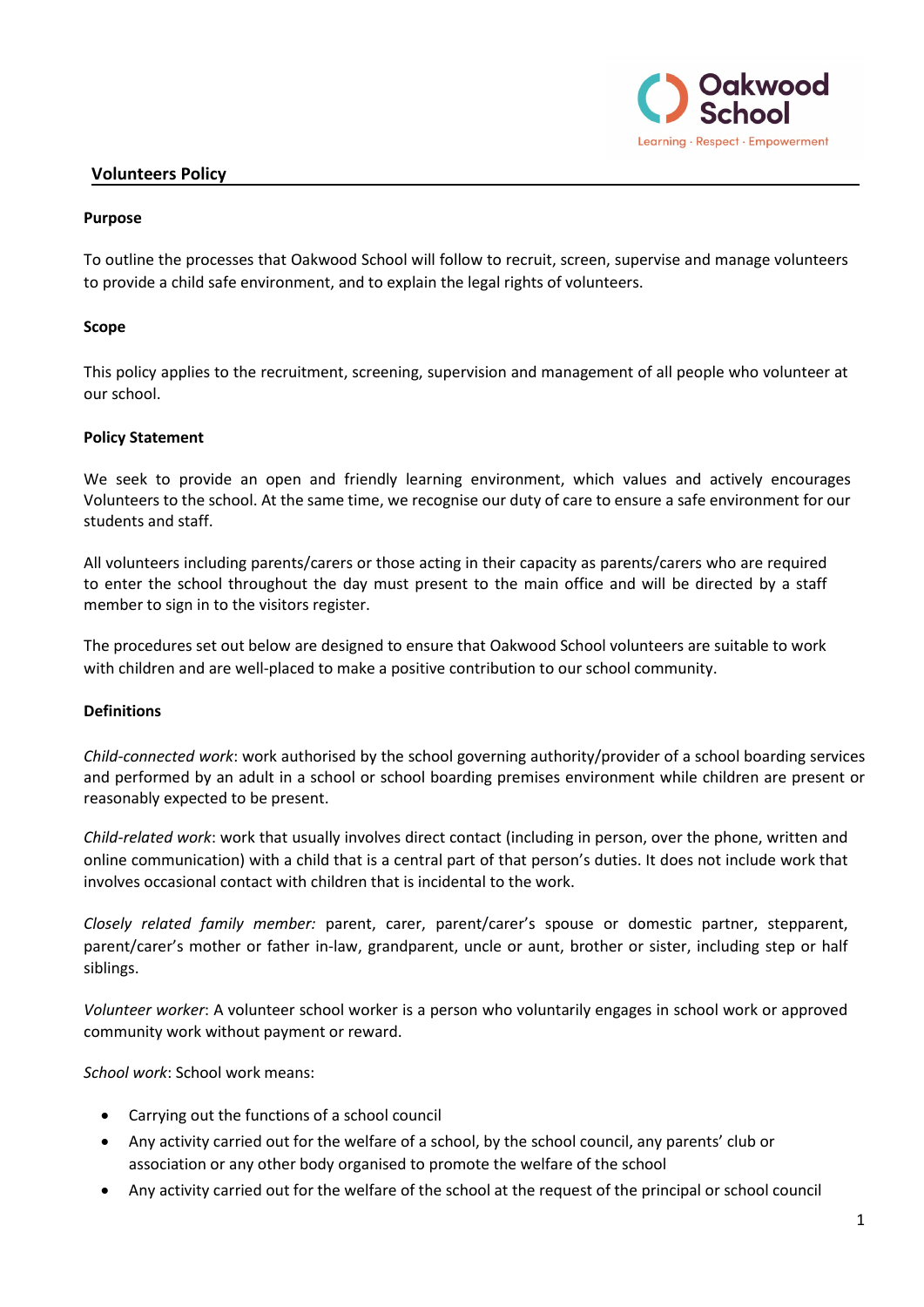

- Providing assistance in the work of any school or kindergarten
- Attending meetings in relation to government schools convened by any organisation which receives government financial support

This is a broad definition and means that volunteers who participate in school community activities, such as fundraising and assisting with excursions, are legally protected (i.e. indemnified) from action by others in the event of an injury or accident whilst they are performing volunteer school work in good faith

## **Permission to be on the premises**

On the basis that schools are not public places, but are public educational institutions, the Principal has ultimate discretion to approve or not approve a potential visitor. The Principal also has the authority to exclude people from being on school grounds outside of school operating hours.

When deciding to approve a volunteer, the Principal will consider the volunteer's suitability, purpose and the benefit provided to the students and staff from the visit

Volunteers will be sought formally through the school newsletter, written invitations and personal approaches, as well as informally through conversation and opportunity. Information sessions will be held covering the process of becoming a volunteer, WWCC requirements, volunteer roles and formal volunteer agreements. These sessions will be held at least once per year. Members of our School community who would like to volunteer are encouraged to contact the School and speak with the Business Manager.

### **Working with students**

Oakwood School values the volunteers that assist in our classrooms. To ensure that we are meeting our legal obligations under the *Working With Children Act 2005* (Vic) and the Child Safe Standards, Oakwood School is required to undertake suitability checks which may include a Working With Children Check, proof of identity, work history involving children and/or reference checks.

Considering our legal obligations, and our commitment to ensuring that Oakwood School is a child safe environment, we will require volunteers to obtain a WWC Check and produce their valid card to the Business Manager for verification in the following circumstances:

- **Volunteers who are not parent/family members** of any student at the school are required to have a WWC Check if they are engaged in child-related work regardless of whether they are being supervised.
- **Parent/family volunteers** who are assisting with any classroom or school activities involving direct contact with children in circumstances where the volunteer's child is **not** participating, or does not ordinarily participate in the activity.
- **Parent/family volunteers** who assist with excursions (including swimming), camps and similar events, regardless of whether their own child is participating or not.
- **Parent/family volunteers** who regularly assist in school activities, regardless of whether their own child is participating or not
- **Parent/community School Council members** sitting on School Council with student School Council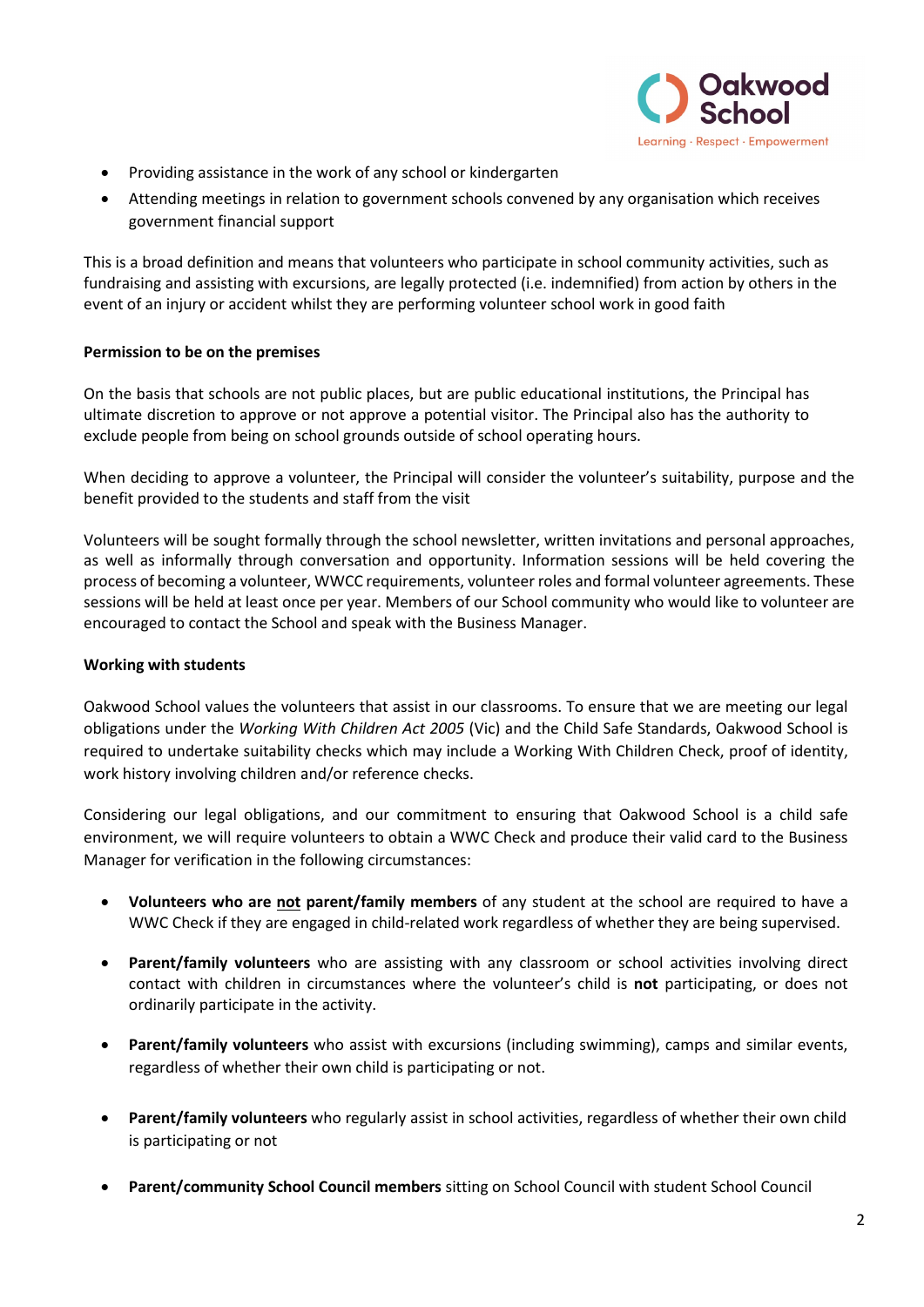

members, regardless of whether their own child is a student member or not

In addition, depending on the nature of the volunteer work, our school may ask the volunteer to provide other suitability checks at its discretion (for example, references, work history involving children and/or qualifications). Proof of identity may also be required in some circumstances.

### **Non child related work**

On some occasions, parents and other members of the school community may volunteer to do work that is not child-related. For example, volunteering on the weekend for gardening, other groups that meet in the evenings during which children will not be, or would not reasonably be expected to be, present.

Volunteers for this type of work are not required to have Working with Children or other suitability checks as they are not engaged in child-related work and children are not generally present during these activities. However, Oakwood School reserves the right to undertake suitability checks, including proof of identity, Working with Children Checks, at its discretion if considered necessary for any particular activities or circumstances.

School council members and volunteers on any sub-committee of the school council will be asked to provide a valid WWC Check. Whilst we acknowledge that these volunteers will not be engaging in child-related work as part of their role, even when there is a student sitting on the school council, we believe that it is important that our volunteers who are involved in making important decisions about our school which will have an impact on students do have a valid WWC Check.

#### **Management and Supervision**

Volunteer workers will be expected to comply with any reasonable direction of the principal (or their nominee). This will include the requirement to follow our school's policies, including, but not limited to our Child Safety Policy / Statement of Commitment to Child Safety, our Child Safety Code of Conduct and our Statement of Values and School Philosophy. Volunteer workers will also be expected to act consistently with Department of Education and Training policies, to the extent that they apply to volunteer workers, including the Department's policies relating to Equal Opportunity and Anti- Discrimination, Sexual Harassment and Workplace Bullying.

The principal has the discretion to make a decision about the ongoing suitability of a volunteer worker and may determine at any time whether or not a person is suitable to volunteer at Oakwood School.

Oakwood School will provide any appropriate induction and/or training for all volunteer workers. The principal (or their nominee) will determine what induction and/or training is necessary depending on what type of work the volunteer will be engaged in.

All volunteers will be provided induction in relation to Oakwood School child safety practices, including reporting obligations and procedures.

The principal (or their nominee) will determine what supervision, if any, of volunteers is required for the type of work being performed.

### **Compensation**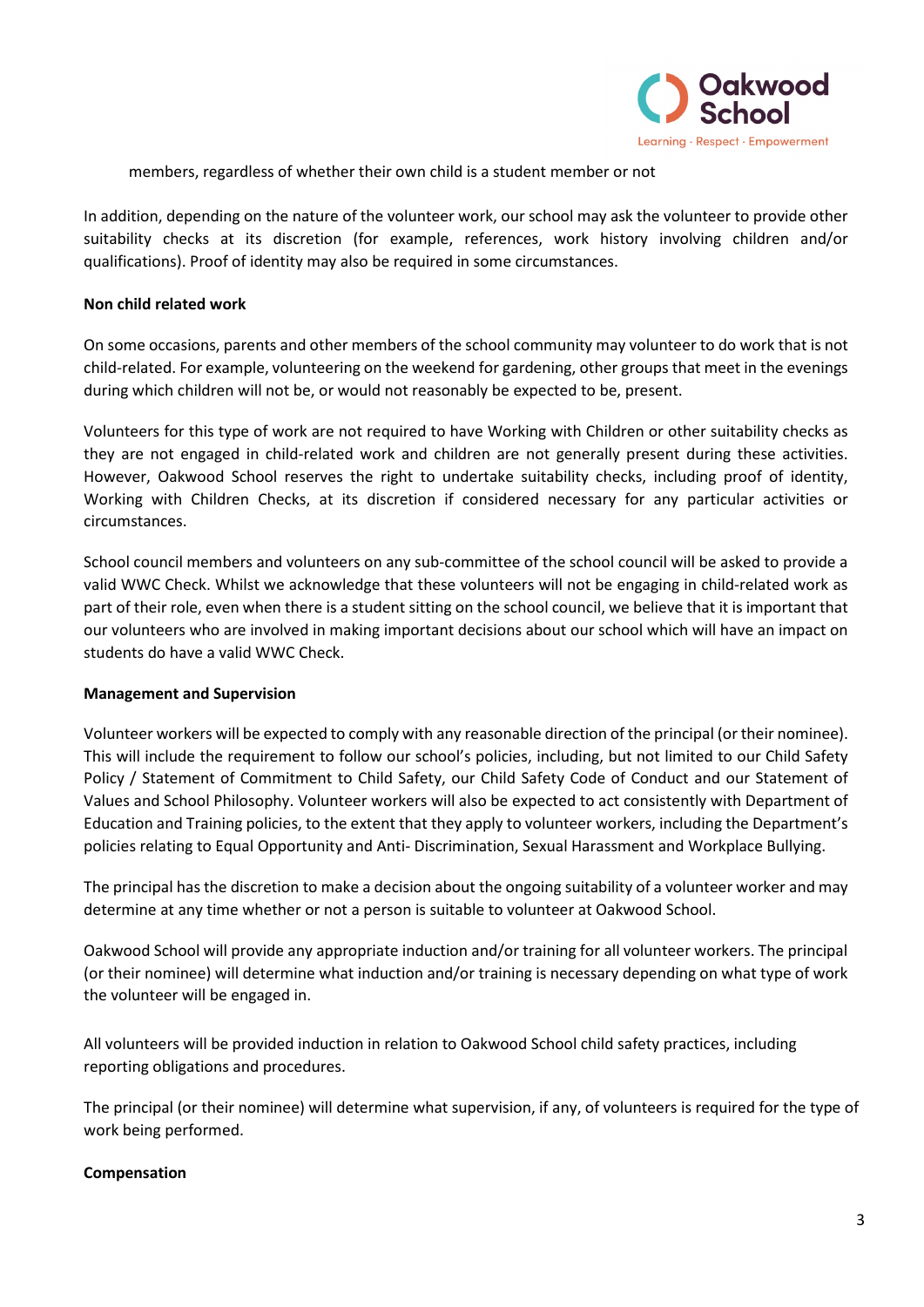

## *Personal injury*

Volunteer workers are covered by the Department of Education and Training's Workers Compensation Policy if they suffer personal injury in the course of engaging in school work.

## *Property damage*

If a volunteer worker suffers damage to their property in the course of carrying out school work, the Minister (or delegate) may authorise such compensation as they consider reasonable in the circumstances. Claims of this nature should be directed to the principal who will direct them to the Department's Legal Division.

## *Public liability insurance*

The Department of Education and Training's public liability insurance policy applies when a volunteer worker engaged in school work is legally liable for:

- a claim for bodily injury to a third party
- damage to or the destruction of a third party's property.

#### **Pandemic**

During a pandemic, such as the 2020 COVID-19 pandemic, government schools are required to comply with the Department's Operations Guides applicable to that specific pandemic.

The Department updates the Operations Guides as required during a pandemic based on advice from the Department of Health and Human Services (DHHS). These Operations Guides cover procedures for management of visitors and volunteers on school sites.

The current COVID-19 Operations Guide includes a COVIDSafe Plan for Schools that ensures schools remain safe environments. The current Operations Guide i[s available on the Department's intranet.](https://edugate.eduweb.vic.gov.au/sites/i/Lists/Content/Redirect.aspx?ID=3336&utm_source=email+marketing+Mailigen&utm_campaign=Direct+Send+-+Emergency&utm_medium=email)

### **Related Policies and Resources**

- Statement of Values,
- Visitors Policy,
- **Statement of Commitment to Child Safety/Child Safe Policy,**
- Child Safety Code of Conduct

Department policies:

- [Equal Opportunity and Anti-Discrimination](https://www2.education.vic.gov.au/pal/equal-opportunity/policy-and-guidelines)
- [Child Safe Standards](https://www2.education.vic.gov.au/pal/child-safe-standards/policy)
- [Privacy and Information Sharing](https://www2.education.vic.gov.au/pal/privacy-information-sharing/policy)
- [Records Management –](https://www2.education.vic.gov.au/pal/records-management/policy) School Records
- [Sexual Harassment](https://www2.education.vic.gov.au/pal/sexual-harassment/policy-and-guidelines)
- [Volunteers in Schools](https://www2.education.vic.gov.au/pal/volunteers/policy)
- [Volunteer OHS Management](https://www2.education.vic.gov.au/pal/volunteer-ohs-management/policy)
- [Working with Children and Other Suitability Checks for School Volunteers and Visitors](https://www2.education.vic.gov.au/pal/suitability-checks/policy)
- [Workplace Bullying](https://www2.education.vic.gov.au/pal/workplace-bullying/policy)